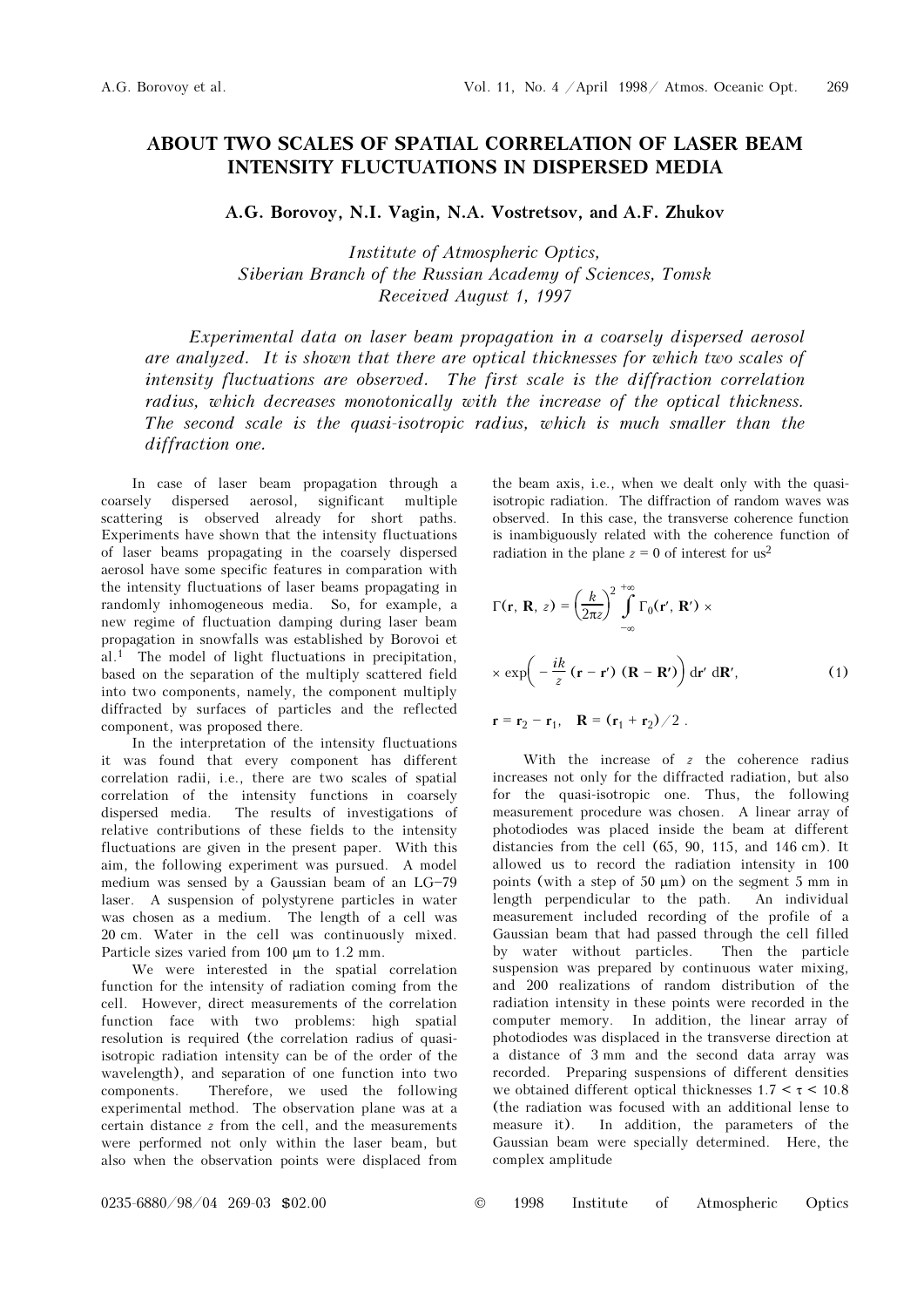$$
A = \exp\left(-\frac{r^2}{a_0^2} - \frac{ik}{2R_f}r^2\right) \tag{2}
$$

in the plane  $z = 0$  had the following parameters:

$$
R_{\rm f} = 1570 \text{ mm}, \quad a_0 = 0.314 \text{ mm}.
$$

Statistical data processing was used to estimate two spatial functions, namely, the average intensity profile of the transmitted radiation  $I(R)$  and the correlation function for the intensity of quasi-isotropic radiation  $K(r)$  (with transverse displacement of the linear array of photodiodes). An example of  $I(R)$  for optical thickness  $\tau = 7.6$  and  $z = 115$  cm is shown in Fig. 1. The measurements of  $K(r)$  with the linear array of photodiodes placed at the distance  $z = 146$  cm from the cell are shown in Fig. 2 for two optical thicknesses  $\tau$  = 2.2 and 8.2.



FIG. 1. Profile of the average radiation intensity with  $z = 115$  cm and  $\tau = 7.6$ : experiment (1), calculations by Eq. (7) with  $h = 0.36$ ,  $R<sub>a</sub> = 1.43$  mm (2).



FIG. 2. Correlation functions for the intensity at  $z = 146$  cm:  $\tau = 2.2$  (1) and 8.2 (2); squares are for the experiment.

Let us analyze the dependences between the obtained functions and the optical thickness. First let us consider broadening of the Gaussian beam with the increase of  $\tau$  and z. With this aim, let us use Eq. (1) and determine the coherence function in the plane  $z = 0$ . First we restrict ourselves by the coherence function of the diffracted radiation, because we consider  $I(R)$  for angles characteristic of diffraction of the most unperturbed beam. Second, though it is possible to determine this coherence function as a function of particle sizes more adequately, we restrict ourselves by a simpler model function, namely, Gaussian one. It is clear that the first assumption imposes limitations on  $\tau$  from above and the second  $a$ ssumption  $-$  from below. Thus, we take

$$
\Gamma_0(\mathbf{r}', \mathbf{R}') = \exp\left(-\frac{2\mathbf{R}'^2}{a_0^2} - \frac{\mathbf{r}'^2}{r_{\rm ef}^2} - \frac{ik}{R_{\rm f}} \mathbf{R}' \mathbf{r}'\right),\tag{3}
$$

where

$$
\frac{1}{r_{\rm ef}^2} = \frac{1}{\rho^2} + \frac{1}{2a_0^2} \,,\tag{4}
$$

ρ is the coherence radius of the diffracted beam in the plane  $z = 0$ . Then in accordance with Ref. 2, the average intensity at the distance z is

$$
I(R, z) = \frac{1}{u^2} \exp\left(-\frac{2R^2}{a^2(z)}\right),
$$
 (5)

where

$$
a(z) = a_0 u, \quad u^2 = \left(\frac{z}{R_{\rm f}} + 1\right)^2 + \left(\frac{2\sqrt{2}z}{ka_0 r_{\rm ef}}\right)^2. \tag{6}
$$

Experimental profiles  $I(R)$ , as can be seen from Fig. 1, differ from that described by Eq. (5), namely, they can be represented as

$$
I(R) = I_0 [h + \exp(-R^2/R_g^2)].
$$
 (7)

Here,  $h$  has a simple sense: it is the ratio of the ray intensity in the forward direction for quasi-isotropic radiation to the corresponding intensity of the diffracted beam. Thus, considering that the second term in Eq. (7) describes function (5), one can set the experimental beam width  $R_q$  equal to the diffracted one:  $R_g = a(z) / \sqrt{2}$  and using Eqs. (4) and (6) calculate ρ.

Such calculations were done for the entire set of our data. The dependences of the coherence radius on the optical thickness are shown in Fig. 3 and of the parameter  $h - in$  Fig. 4. From Fig. 3 it can be seen that ρ decreases monotonically with the increase of  $τ$ . The smoothed solid curve shows the dependence

$$
\rho = b/\tau \tag{8}
$$

where  $b = 1.21$  mm.

From Fig. 4 one can see that the contribution of the quasi-isotropic radiation first increases and near  $\tau = 10.0$  the rate of increase slows down. The joint effect of two factors, namely, the decrease of the coherence radius of the diffracted beam and the increase of the quasi-isotropic contribution, whose coherence radius is much smaller than the diffraction one, leads to damping of fluctuations. We emphasize that the